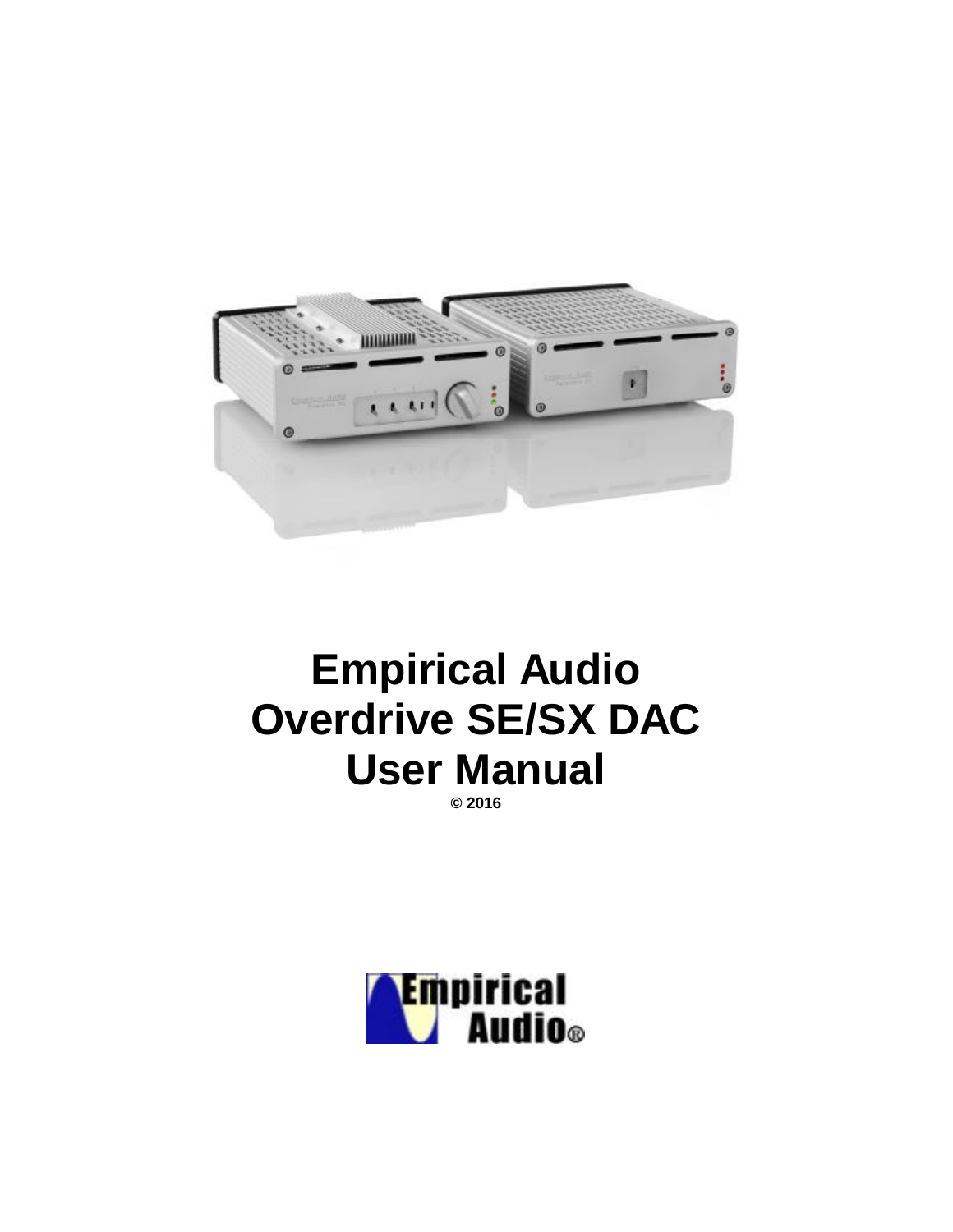## **Overdrive® SE DAC User Manual**

Empirical Audio Rev. 2.0

## **Critical – read all red warnings first to prevent equipment damage**

#### **1. Technology/Design**

The Overdrive DAC incorporates our excellent low-jitter USB interface technology and breaks new ground for D/A converter technology. The Overdrive design philosophy is "less is more", with one of the simplest analog paths ever devised. The Overdrive provides solutions for the three most important issues with digital sources:

- ? ? Jitter
- ? ? D/A noise/distortion
- ? ? Volume control noise/distortion

This high-performance triple solution is unprecedented and delivers a totally new sound quality level. The Overdrive is a non-upsampling DAC (no ASRC) that has an ultrasimple analog signal path, reducing background noise and harmonic distortion to unprecedented levels. It incorporates a preamp function that has never been tried in ANY audio product before. This preamp function adds no devices whatsoever to the signal path, leaving it simple and ultra-low noise. It has selectable digital filters that allow one to tailor the sound to your personal taste. You can effectively eliminate them if you want.

The sound of the Overdrive is simply indescribable and utterly magical. The clarity is unlike anything you have heard before, particularly driving amps directly. Other DACs sound muddy in comparison. The bass is tight and the detail and imaging is more than first-rate, it's breathtaking. Drums are rendered with more realism than any other DAC is capable of. The leading and trailing edges and harmonics of percussion, strings and woodwinds are delivered with true realism. Even with this level of detail and dynamics, it still gets vocals right. The Overdrive USB DAC resets the bar for the term "accuracy" in digital to analog conversion.

#### **1.1. Performance**

The performance of the Overdrive DAC is a result of several innovative design breakthroughs:

- 1. Low jitter USB interface module or Ethernet module
- 2. Ultra-Simple pure Class-A analog Path
- 3. D/A Volume Control
- 4. Ultra-Linear low-noise Output Stage
- 5. Fully Balanced Analog Path
- 6. Selectable digital filters

#### **1.1.1. Low jitter Asynchronous USB interface module:**

This asynchronous USB module is the same device that we use in our popular Off-Ramp 5 USB converter. The USB interface enables bit-perfect playback from Mac and PC, supporting sample-rates up to 24/192.

#### **1.1.2. Ultra-Simple Analog Path:**

The analog path consists of an I/V stage (ultra-low noise op-amp) driving a single output transistor through a coupling cap. All stages are run Class-A, so it gets a bit warm. There are no resistors at all in the analog signal paths, except for very small necessary damping resistors on the output. Resistors add noise, so they are best avoided.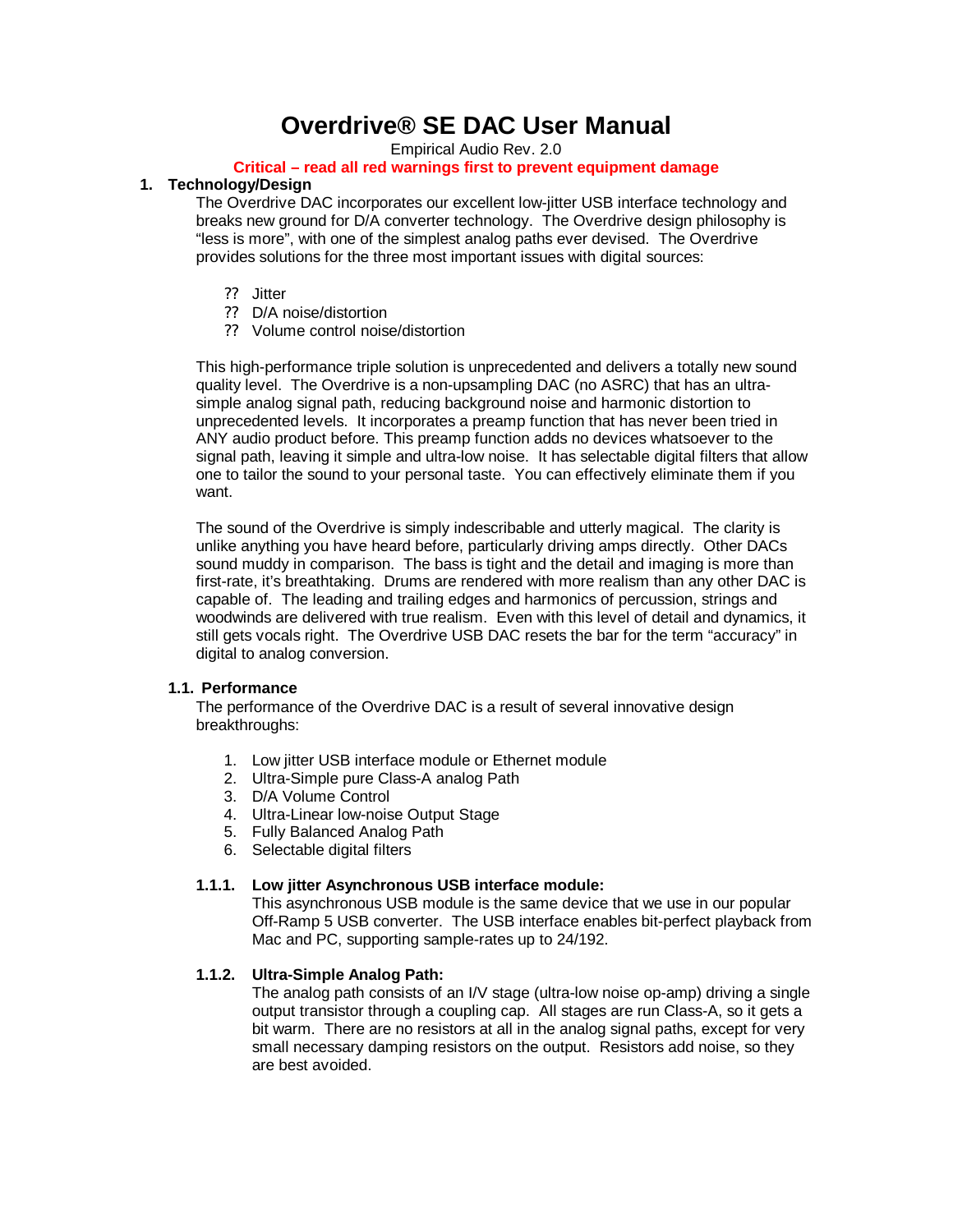#### **1.1.3. D/A Volume Control:**

The revolutionary volume control is accomplished without *any added parts* to the line-output signal path. It is not an entirely digital or entirely analog volume control. It is a little of each actually. The volume is adjusted by changing the reference voltage of the D/A conversion. It does *NOT* adjust attenuation of a resistor divider, change the gain of an amplifier stage or truncate bits in the digital data. All of these would add noise and/or distortion to the signal. This volume technology actually reduces S/N ratio with lower volume.

#### **1.1.4. Ultra-Linear Output Stage:**

The output stage is a single transistor in Class-A mode. It is well known that this simple configuration results in some compression distortion, but also sounds most natural. In order to effectively eliminate this compression distortion, we incorporated a compensation circuit in the Overdrive. The output stage impedance is low enough and the power output high enough to drive most highimpedance headphones easily, so we provide an adapter. It can drive either normal or balanced headphones such as Sennheiser.

#### **1.1.5. Fully Balanced Analog Path:**

There are 4 analog paths, all identical. They connect from the D/A converter chip to the outputs. All 4 are used for the balanced outputs, 2 of the 4 are used for the Single-Ended outputs. Resistors provide some isolation, so all outputs may be used. We recommend low-capacitance interconnects if all 4 outputs are used, and shorter is better. The output drive is sufficient for all preamps and amps, and even high-impedance headphones like Sennheiser.

#### **1.1.6. Selectable Digital Filters:**

A front panel switch selects 3 digital filter responses, low, medium and high. For most DACs these are automatically selected, low for 44.1, medium for 96 and high for 192. However, the Overdrive allows these to be selected manually in order to improve audio quality. This makes the Overdrive closer to a NOS DAC. **For sample-rates of 176.4 and 192, the high position MUST BE SELECTED.** It is recommended that the high position be selected for all sample-rates, however some speakers with Supertweeters may render ultrasonics audible at 44.1. For these, the medium or low settings can be used. The settings do not engage until the track is stopped and restarted.

#### **1.2. Design Choices:**

A number of design decisions were made in order to optimize performance and sound quality over all other criteria:

#### **1.2.1. Small Chassis size**

This was critical to reducing both digital and analog signal path lengths. Long signal paths add distortion due to circuit-board dielectrics and also introduce more noise due to ground-plane coupling and crosstalk.

#### **1.2.2. Op-Amp I/V conversion**

This was necessary in order to optimize the loading of the D/A converter. Some D/A chips require certain loading and voltage on their outputs in order to guarantee best linearity and low-distortion.

#### **1.2.3. AC-coupled output**

This was chosen because the alternative of DC-coupling would not allow a pure Class-A operation throughout, which delivers lower distortion. The coupling capacitors available now are very close to a copper wire in performance.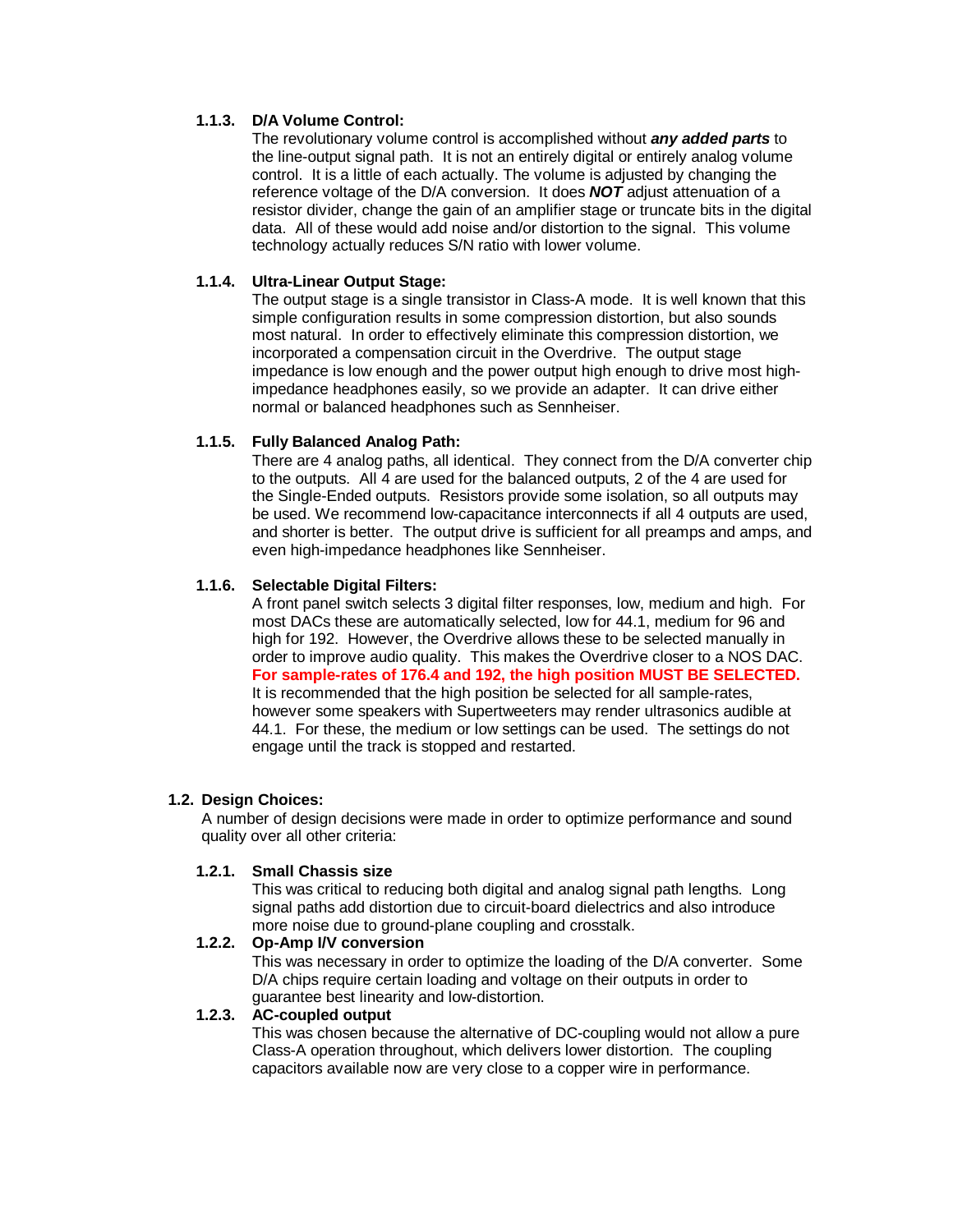#### **1.2.4. Separate Substation AC chassis**

This is a key element contributing to the performance of the Overdrive SE. A separate Substation enables more densely packed energy storage for each voltage, more optimized layout and creates space between the magnetics in the supplies and the Overdrive Chassis to eliminate coupling.

#### **2. Thermal Considerations – extremely important**

Both the Substation AC and Overdrive SE chassis run at elevated temperature. The Overdrive and Substation chassis should always be placed side-by-side, never stacked.

Avoid placing them on a warm shelf or on top of another warm component. The primary thing to be careful for is that the tops of the chassis not be too hot to touch. If you cannot keep your hand on either one, the location or environment is too hot and accelerated wear-out or failure may occur. It is best to run the Overdrive in Low-Gain mode if possible to minimize heating. The ambient room temperature should not exceed 75 degrees Fahrenheit or 24 degrees Celsius. Alternately, you can run in High-Gain mode and adjust the volume down.

#### **3. Break-in**

All electronics needs a period of break-in. New capacitors and dielectric insulators must stabilize with voltage and current applied. The Overdrive SE is broken-in by Empirical Audio for approximately 5 days before shipping. An additional 25 days of 24/7 break-in is required for full break-in, with all inputs driven. Each input breaks-in independently, so all should be driven with a signal. Outputs do not have to be connected in order to break-in.

#### **4. Volume settings**

#### **4.1. Volume Control**

The volume control mode can be selected by using the right-most recessed toggle switch on the front panel. Up position selects volume control. The switch selects between volume or line-out on power-up only, not on-the-fly. To make a change, you must power off the Substation and back on using the front-panel power switch. As with all systems, at initial power-on, the volume should be rotated to its lowest setting before playing music.

#### **4.2. Optimum Remote Control**

Remote volume control capability can be achieved quite easily by using a combination of the manual volume control, a digital volume control (such as iTunes, Amarra or Pure Music volume) and the USB interface. If one adjusts the volume to a comfortable listening level with the manual control with the software digital control at max, then only small reductions of the digital control from maximum are necessary to adjust the trackto-track amplitude variation. Up to –9dB of reduction is possible without degradation in sound quality with a high-quality digital volume. This is even better than having yet another remote control. Most of us already have too many of those. It allows you to use an iPod Touch or iPad for everything: song selection, muting and volume control, without any loss of resolution. This is the best possible scenario.

#### **4.3. Gain Switch**

A two-position gain switch is recessed into the front-panel. It is the left-most of the two switches. The upper position is low-gain, which is typically used for volume control direct to amps. The lower-position is high-gain, typically used with volume driving amps directly to low-efficiency speakers, or line-level to a preamp. This can be switched at any time, but will only take effect after powering down the Substation and back up again using the front-panel power switch. For driving most amplifiers directly with 1V sensitivity for full power, the switch should be in the "L" position. If you have lowsensitivity speakers, you may need the "H" setting.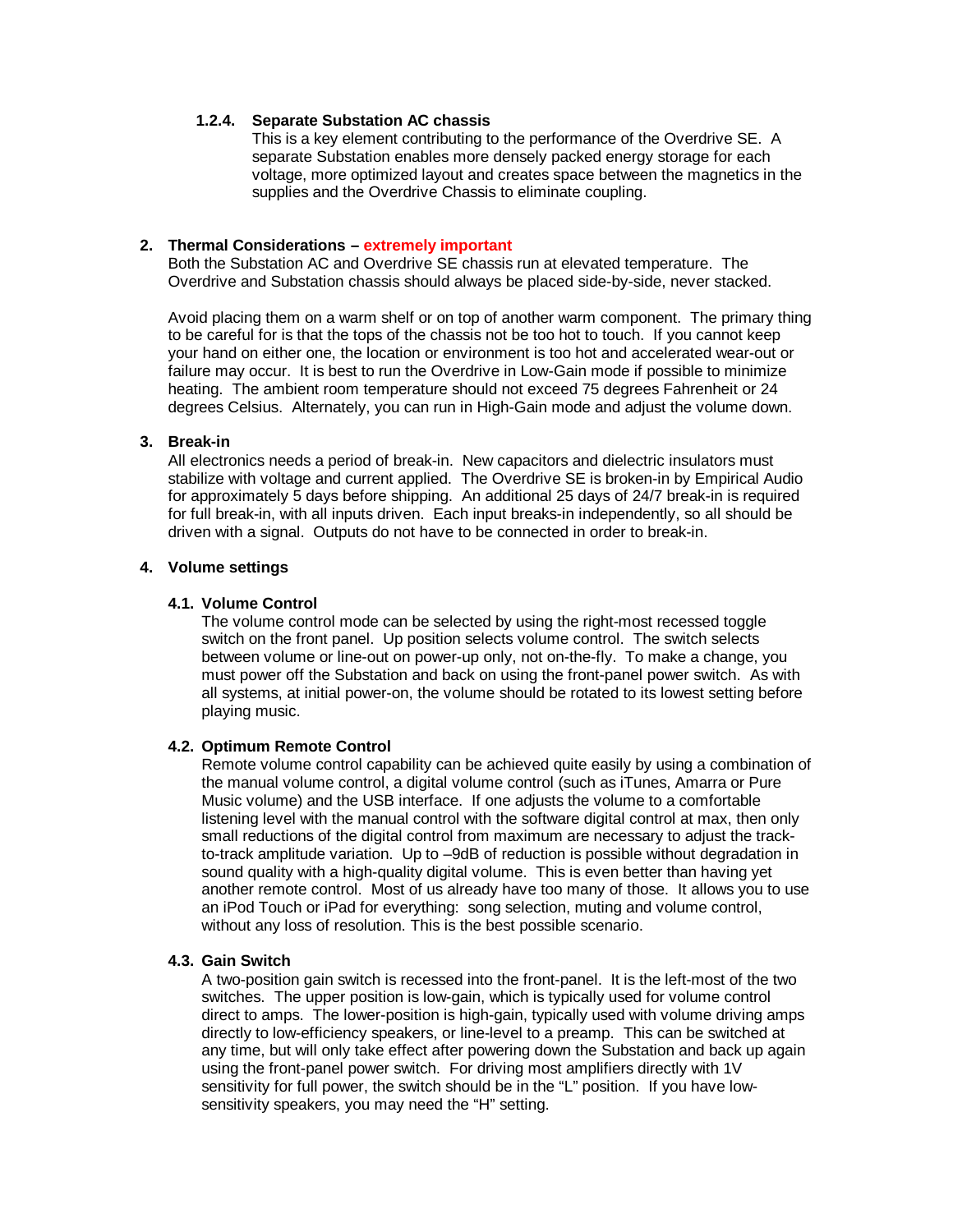#### **Volume Range Jumpers**

Two jumpers are provided to set the volume range. The range jumpers are located just inside the front panel to the right of the volume control as you look at the front panel. The volume knob and nut must be carefully removed and the four bolts holding the front panel on. Take care to get the panel fully seated when reinstalling. The internal gain jumpers behind the front panel should ideally be selected so that the volume knob is rotated about 50% or 12:00 position at normal listening levels. If the volume is too loud when you have the volume knob at minimum, set the internal gain jumpers to the next setting. The settings are illustrated on the circuit board. Three volume ranges are possible. The range setting provides a **lower volume extreme**. It does not affect the maximum volume, only the minimum volume. If the range jumpers are set for "Min", the volume will have the least range, so the lowest volume will still be loud. If the range jumpers are set for "Max", the volume control when at the minimum will be very quiet. This allows the volume to be tailored so that a fairly wide arc can be used in adjustment for track-to-track amplitude variation.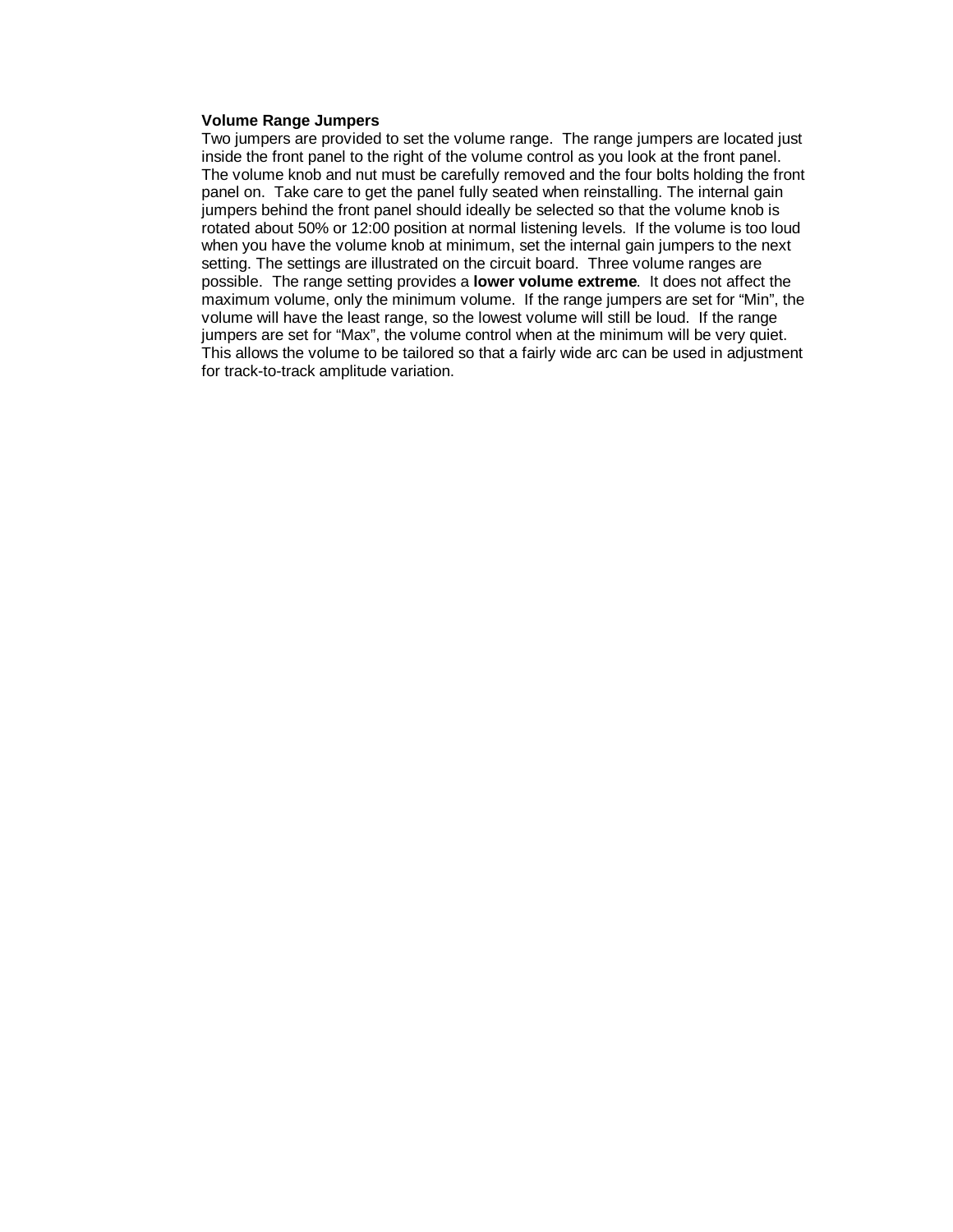#### **5. Substation AC**

The Substation provides three DC voltages to the Overdrive, +12VDC, +18VDC and – 18VDC. In standby mode, all voltages are powered in the Substation AC, but there is no DC output. The three red LEDs should be on when the power cord is attached. The Substation AC provides power sequencing to the Overdrive SE, so it should always be powered using the front panel switch.

**Danger: never connect the Umbilical to the Overdrive with the Substation power on.**

#### **5.1. Substation Front Panel**



The red LED indicators are: top +12VDC Middle –18VDC Bottom +18VDC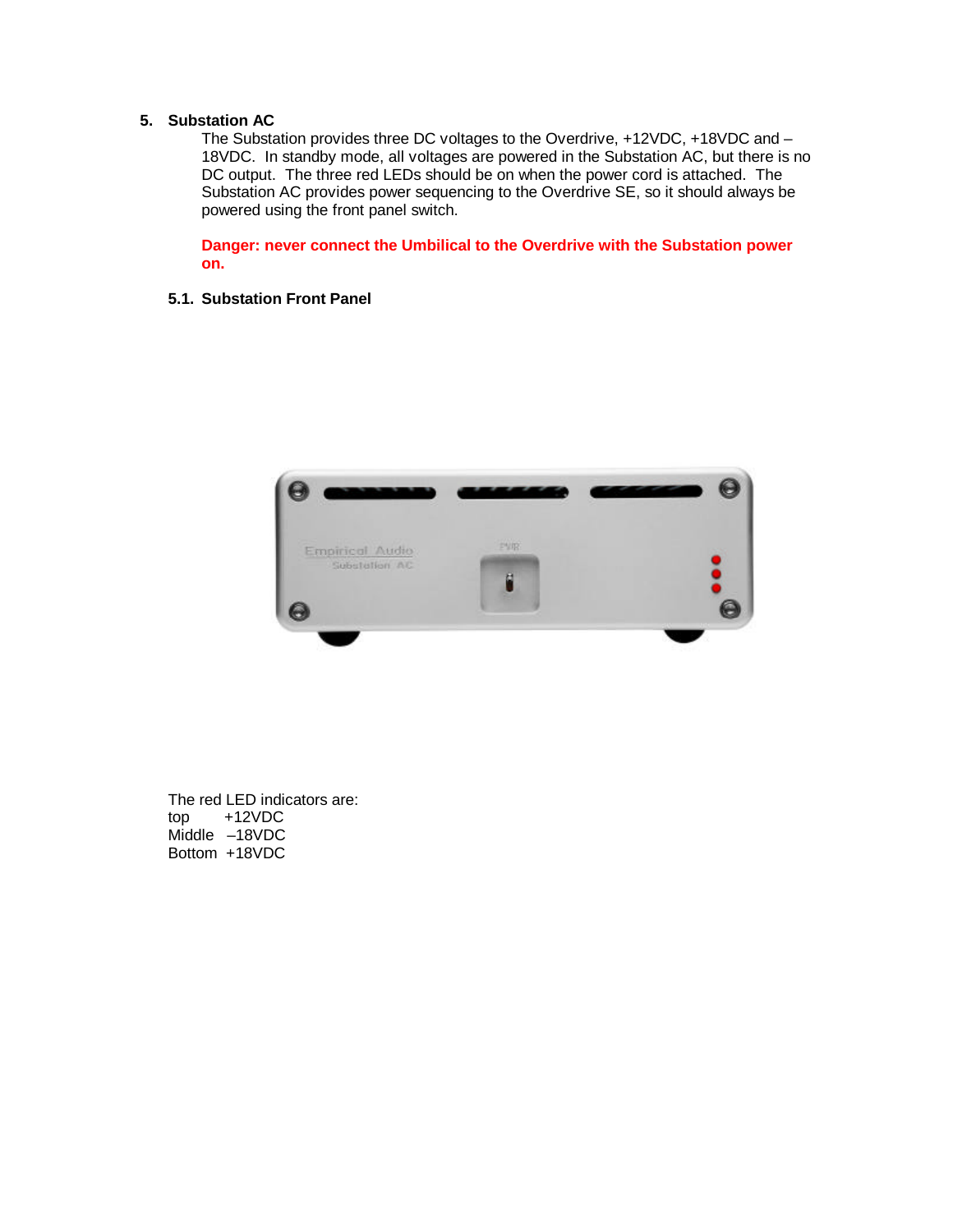#### **5.1.1. Substation Back Panel**



#### **5.2. AC service tips**

**Make sure that you use the same circuit from the AC panel for the computer and the Overdrive SE.** Different circuits will potentially originate from different phases and may cause ground reference voltage differences with resulting high-currents in the ground. This can potentially damage other components in your system.

Power conditioners can have high-impedance in the ground connection to the AC service, so if you use a conditioner, it is best to plug both the computer and Overdrive SE into the same conditioner. Conditioners with filters generally limit the transient current-flow, so we advise against using them in general.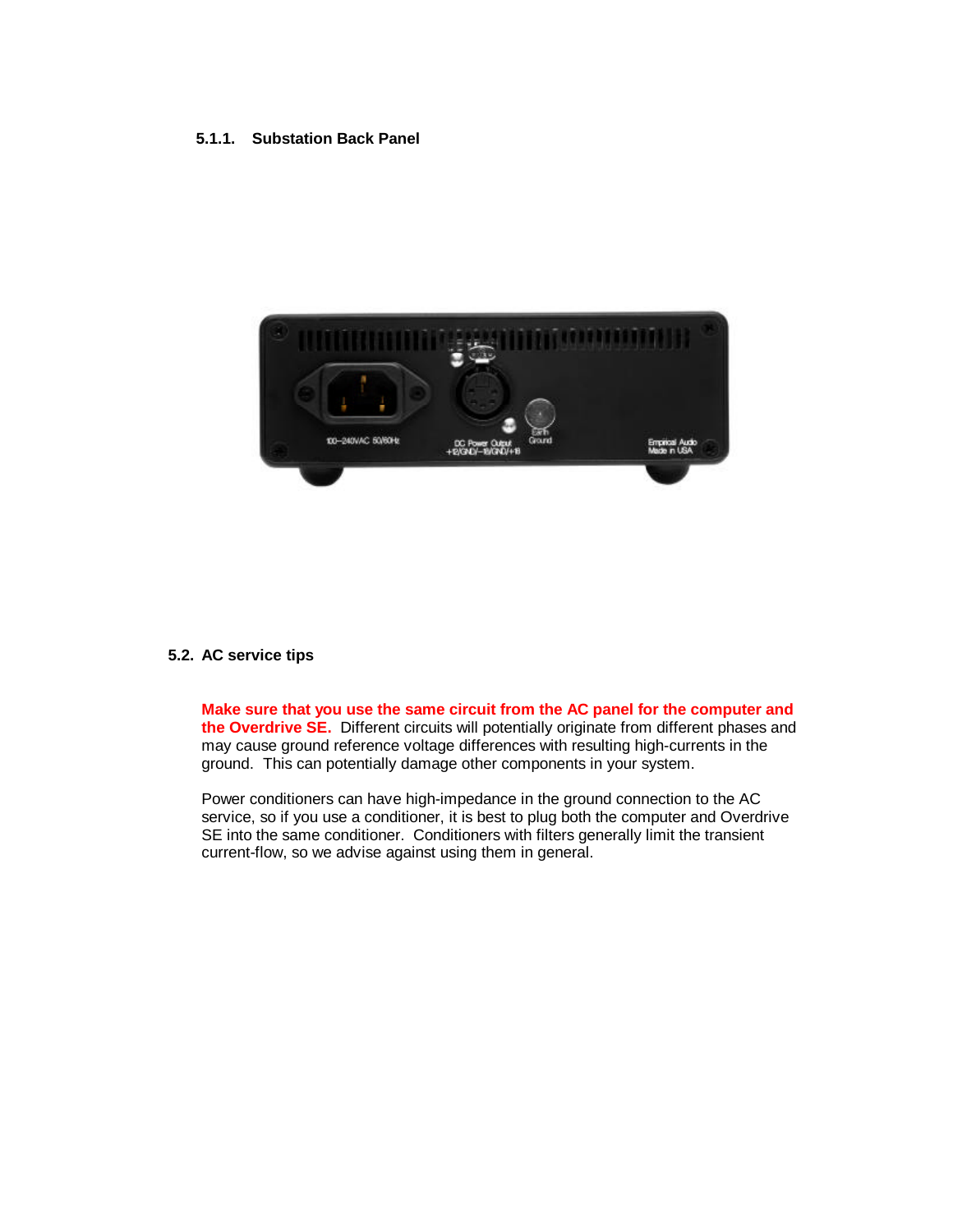#### **6. Overdrive Back Panel Connectors**



#### **6.1. Digital Inputs**

#### **6.1.1. I2S input**

The Overdrive I2S input is compatible with the Empirical Audio I2S standard. It can be driven with a Pace-Car or an Off-Ramp. It supports up to 24/192.

#### **6.1.2. S/PDIF coax input**

The S/PDIF coax digital input can be driven from any audio device with digital output conforming to the S/PDIF standard IEC-60958. The input impedance is 75 ohms. It is recommended that stock transports and devices other than that manufactured by Empirical Audio use a 1.5m minimum 75 ohm digital cable in order to minimize the jitter caused by reflections. Devices manufactured by Empirical Audio can use a 1m 75 ohm digital cable length.

#### **6.1.3. USB or Ethernet input**

The USB input can be driven with a 5m (16-foot) USB cable from any USB2.0 port on a computer. The USB port supports up to 24/192 sample-rate and uses a custom software driver for each OS version of Windows or Mac. Ethernet is connected with a CAT5 or CAT6 cable to your router.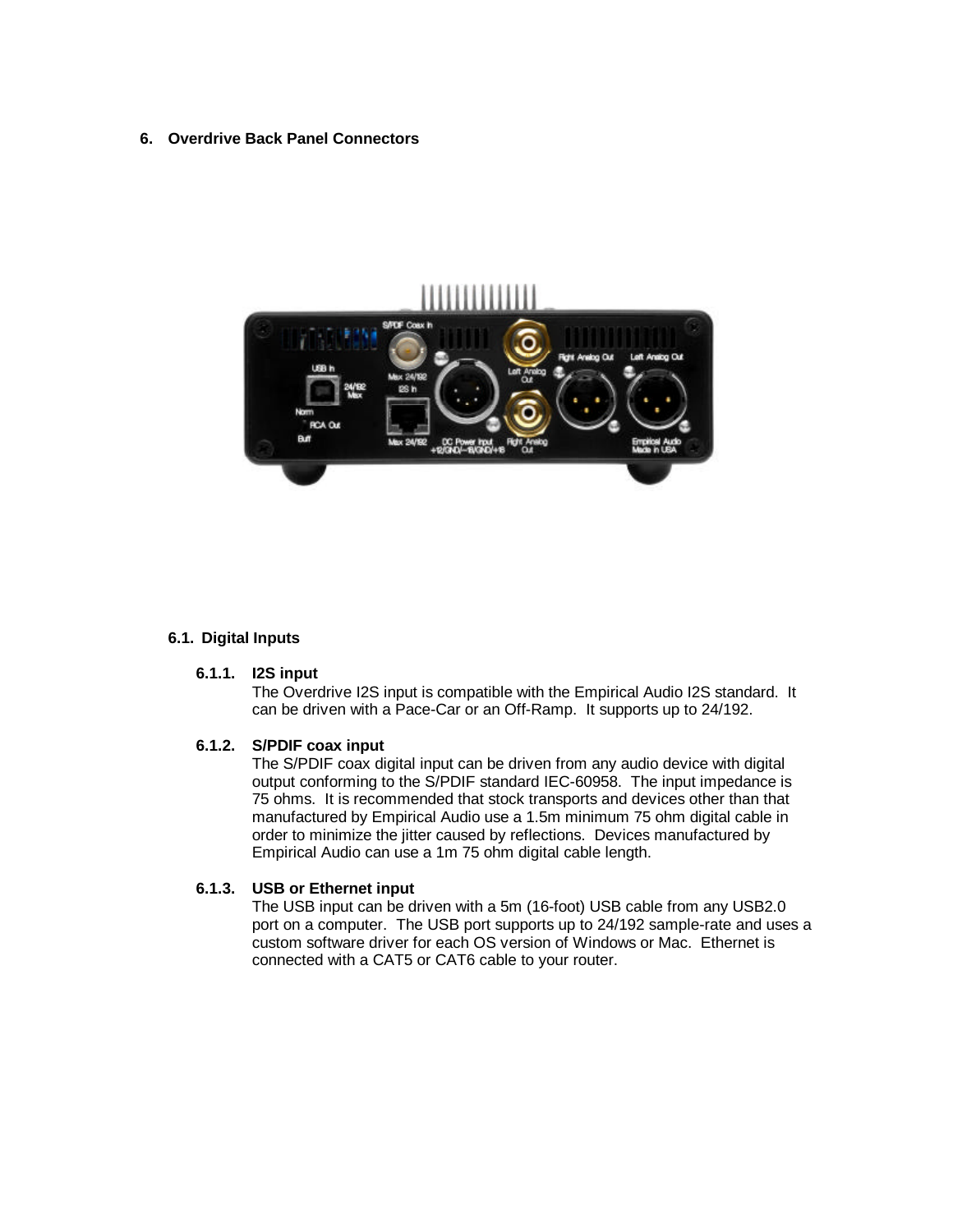#### **6.2. Analog Outputs**

#### **6.3. RCA – Single-ended outputs**

The RCA outputs are designed to drive a preamp, amplifier or high-impedance headphones, but we recommend only subwoofer. These are AC-coupled, so there is a delay in the power output from them on power-on in order that the DC voltage settle-out. The line output level from these is 2.3VRMS in high-gain mode and 1.0VRMS in lowgain mode. The volume control reduces this. On power-down, the outputs disconnect from the output drivers and short to ground. When there is no valid signal, the outputs are disconnected from the output drivers and shorted to ground. When active, the outputs can withstand short to ground without damage to the Overdrive.

#### **6.3.1. Headphone adapter**

A headphone adapter is provided. The red plug on the adapter goes into the left channel RCA output. **Never use standard Headphones and the balanced outputs to speaker system at the same time without selecting the RCA out Buffer - this may cause system or speaker damage. Also avoid high static charge on the headphone cable when plugging it in. Ground yourself and the cable contacts first.**

#### **6.4. XLR – Balanced outputs**

The balanced outputs are recommended to designed to drive a preamp, amplifier or high-impedance balanced headphones. These are AC-coupled, so there is a delay in the power output from them on power-on in order that the DC voltage settle-out. The line output level from these is 4.6VRMS in high-gain mode and 2.0VRMS in low-gain mode. The volume control reduces this. On power-down, the outputs disconnect from the output drivers and short to ground. When there is no valid signal, the outputs are disconnected from the output drivers and shorted to ground. When active, the outputs can withstand short to ground without damage to the Overdrive.

#### **6.5. Using both RCA and XLR outputs simultaneously**

For best performance, this is best avoided, however this is sometimes necessary in order to drive a subwoofer or other ancillary electronics. Each of the 4 output drivers is shared between the balanced XLR and single-ended RCA outputs. However, there is some isolation with small resistance between the XLR and RCA outputs. If one uses all outputs simultaneously to a system, it is recommended that either the XLR cables or the RCA cables be short and low-capacitance and drive a high impedance buffer or preamp. If this is not possible, then switch the recessed "Normal/Bypass" switch to the Bypass position. This causes the RCA outs to be driven from a separate Op-amp, isolating them from the XLR outputs.

#### **6.6. DC Power Connector**

The DC power connector is a professional 5-pin high-current locking connector. The power inputs are:

- ? ? +12VDC Digital Power
- ? ? Digital Ground/Return
- ?? -18VDC Analog Power
- ?? Analog Ground/Return
- ? ? +18VDC Analog Power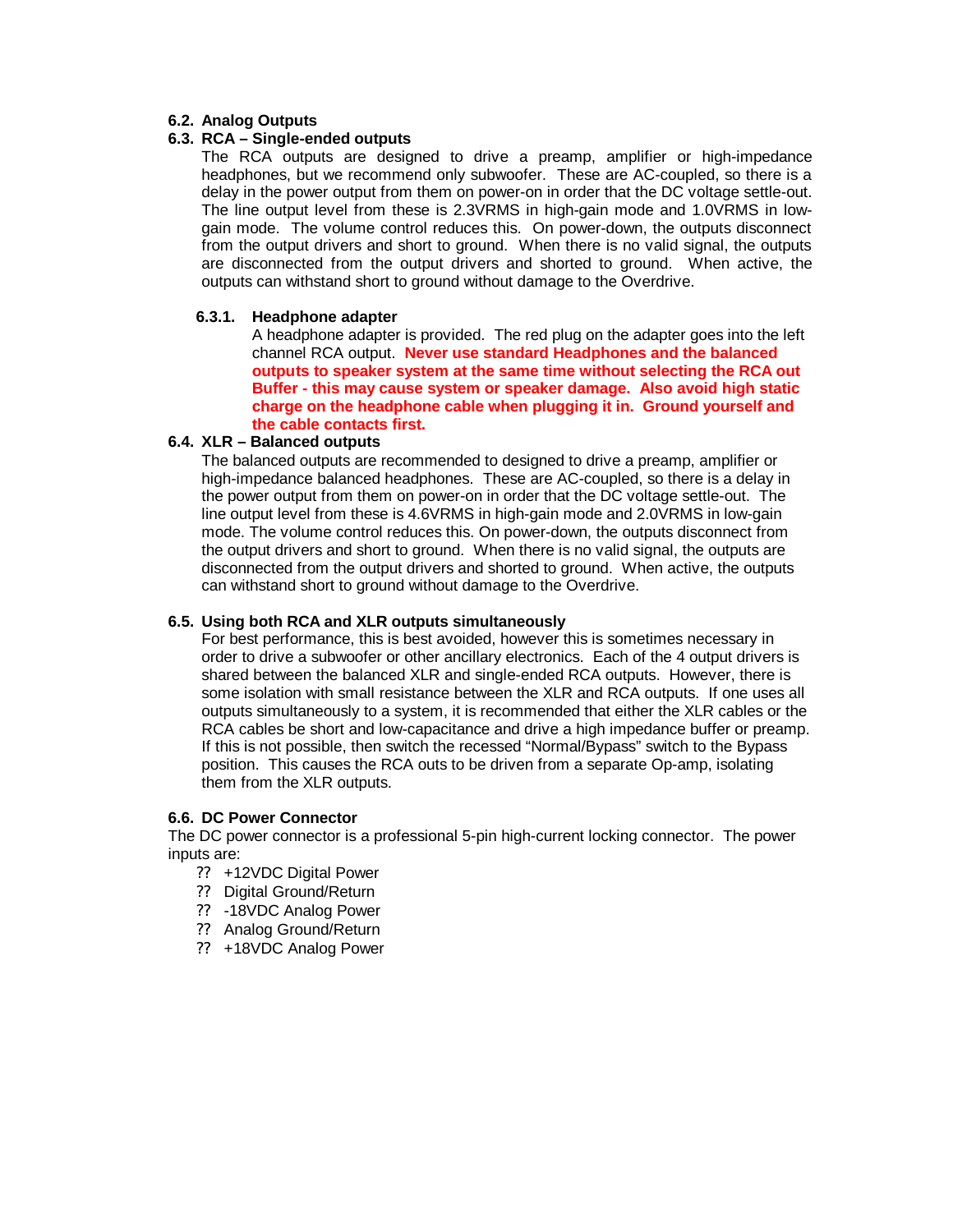#### **7. Overdrive Front Panel Switches and Indicators**



#### **7.1. (3) Input select toggle switch**

Selects between USB, I2S and S/PDIF coax digital inputs. Down position selects S/PDIF coax, middle position selects I2S and up position selects USB.

#### **7.2. (2) Digital Filter Select toggle switch**

Selects between Low, Medium and High frequency roll-offs. High is the down position, Low is the center position and up is the medium position. It is recommended to use down position always. The function does not take effect until a new track is started.

#### **7.3. (1) De-emphasis Enable toggle switch**

When enabled by switching up, it applies an equalization at the high-frequencies that eliminates harshness due to high-frequency pre-emphasis in some recordings. Down or "Normal" position is recommended. The function does not take effect until a new track is started.

#### **7.4. High/Low Gain switch – left recessed**

This selects between high and low gain. Low gain is up position and high gain is down position. The function only changes on power-up.

#### **7.5. Volume/Line-Out toggle switch – right recessed**

This selects between volume control and line-out. Volume control is up position and Line Out is down position. The function only changes on power-up.

#### **7.6. USB Fault Indicator**

USB fault is illuminated when the USB cable is unplugged at either end, or the +5V in the cable is not present. The 5V cable voltage is not used, except to light the LED.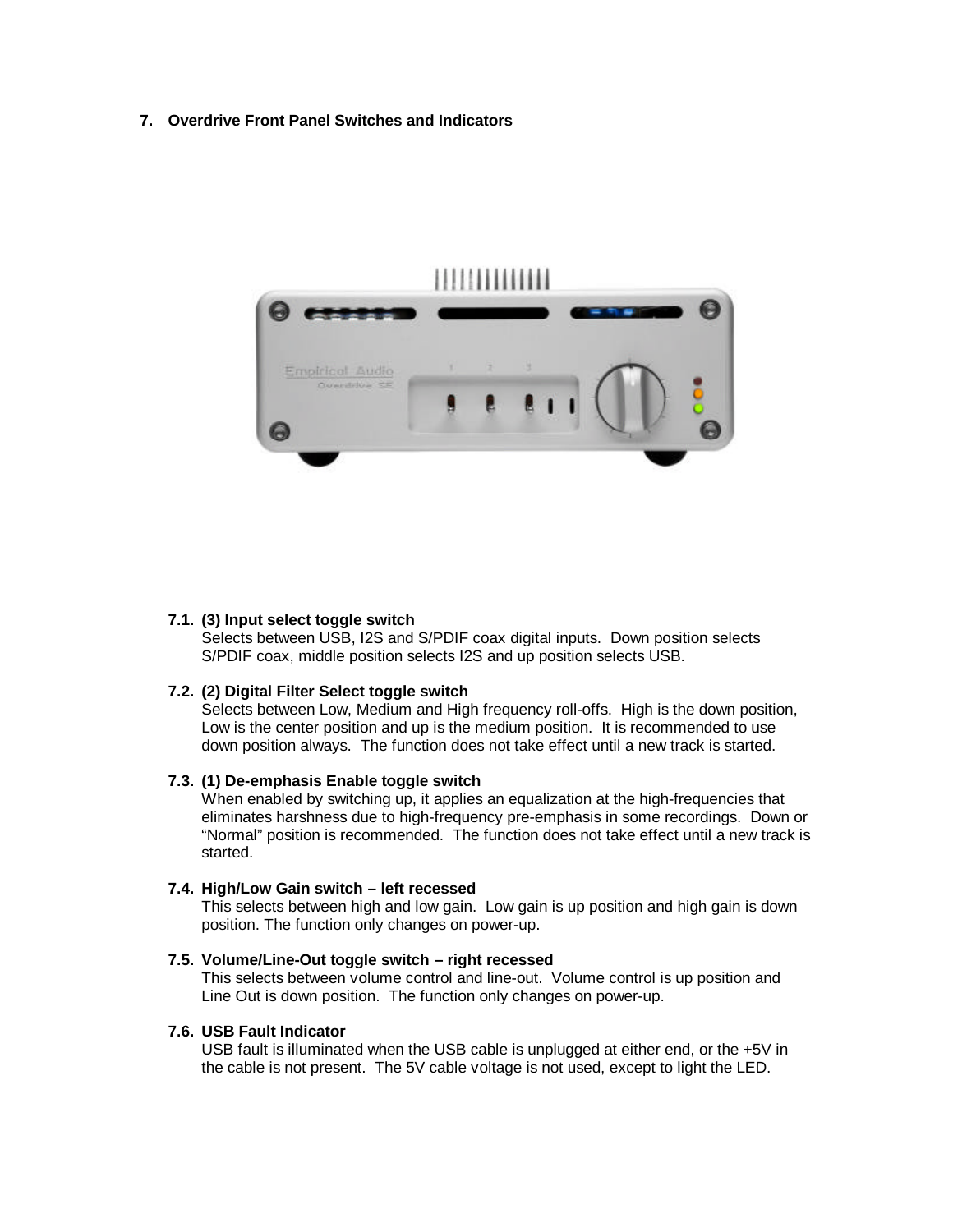#### **7.7. Data Error Indicator**

Illuminated indicates that there is no valid data coming in on the selected digital input.

### **7.8. DC Power Indicator**

Indicates that DC power is applied to the DC input connector.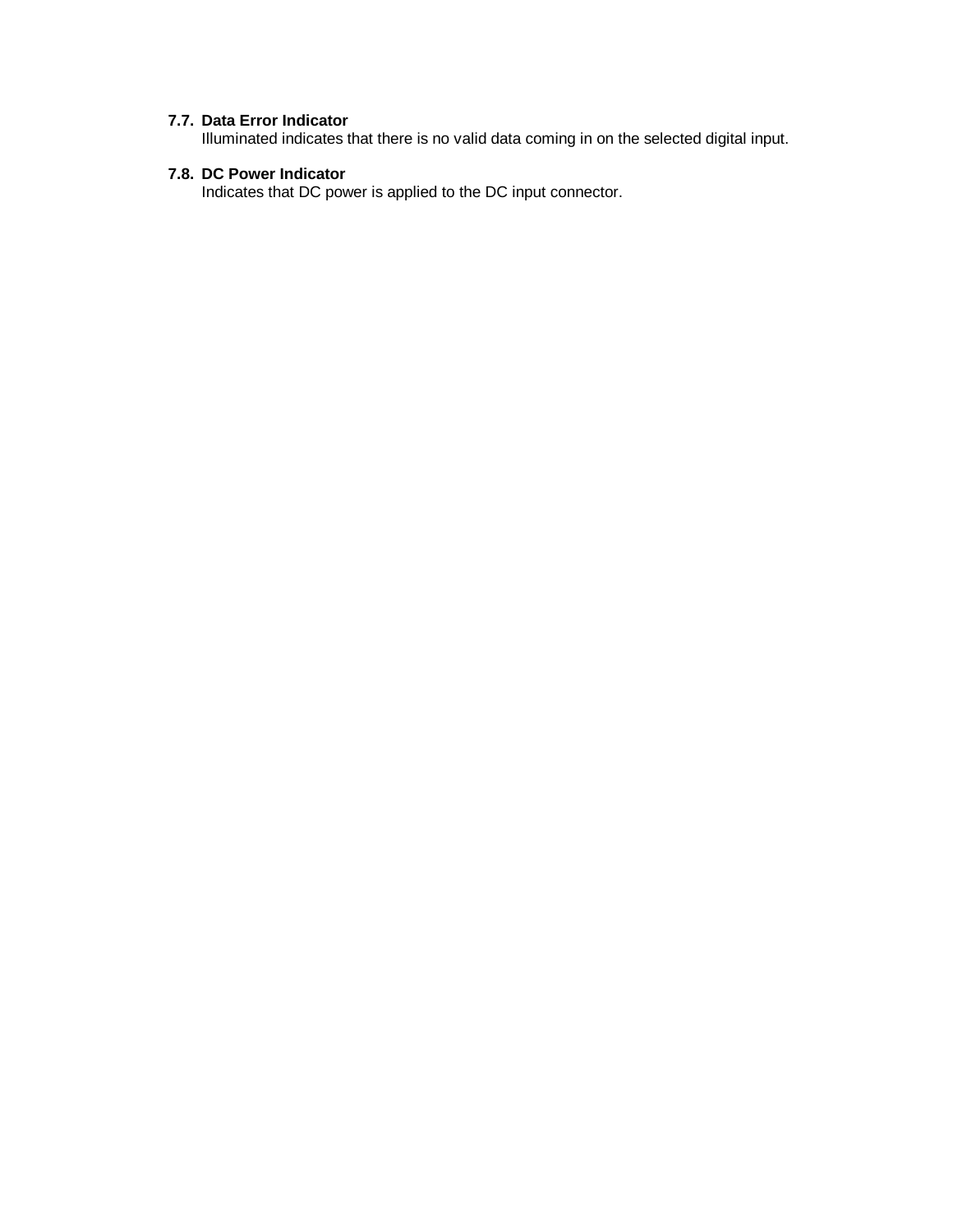#### **8. Software**

Software drivers must be loaded to support the USB interface for both PC and Mac before connecting the USB cable. For operation on a PC, Kernel Streaming is recommended to bypass Kmixer on XP machines and WASAPI on Vista and Win7 machines.

#### **8.1. USB Drivers**

Drivers are located on the included CDROM disk. Load the appropriate driver for your machine and OS and execute it on the computer before powering the Off-Ramp 4 or connecting the USB cable to the computer for the first time.

#### **8.2. Player Software**

For PC, the latest version of Foobar2000 is recommended as a player. Install this first. For XP, a Kernel Streaming plug-in is included on the CDROM. Copy this plug-in to the "components" folder under C:\Program Files\Foobar2000. Then start Foobar2000 and select the File pull-down. Then select Preferences. In the Preferences window, go to Playback – Output – select HiFace Kernel Streaming or Empirical Audio async 192.

With XP, the sample-rate will be selected automatically. With Vista and Win7, you must change the sample-rate manually on the computer in control-panel/sounds and audio devices/advanced, unless you are using Amarra, Pure Music or Ayrewave.

For Mac, we recommend iTunes with software add-ons such as Amarra, Pure Music, or Ayrewave to improve audio quality and eliminated manual intervention to select samplerates.

If you use iTunes alone, then select HiFace or Empirical AudioAsync 192 in Preferences/Audio and use Utilities/Midi options to select the sample-rate. Using iTunes alone requires you to manually select the sample-rate each time you change to playback of a different sample-rate.

#### **9. Quick Start-up**

#### **9.1. Mac**

- ? ? Put the supplied CDROM into your Mac and find the Mac driver folder.
- ? ? Open the folder and copy the driver software to your Mac hard disk for your OS.
- ? ? Execute the file and then execute the container (cardboard box ICON)
- ? ? The install will start and one of the steps will ask you for your password
- ? ? Power-on the Off-Ramp and connect the USB cable to the Mac and S/PDIF digital coax cable to the DAC.
- ? ? Power on the DAC.
- ?? Check in the Perferences/Sounds that you have Empirical Audio async 192 selected for output
- ? ? Start your music player application
- ?? Check that and yellow LED is off on the Overdrive
- ? ? Play a track or playlist using your player application

#### **9.2. PC**

- ?? Put the supplied CDROM into your PC and find the PC driver folder.
- ? ? Open the folder and copy all of the files for your OS to your C: hard disk.
- ? ? Execute the .exe file and follow the instructions.
- ? ? Power-on the Off-Ramp and connect the USB cable to a USB 2.0 port on your PC and S/PDIF digital coax cable to the DAC.
- ?? Power on the DAC.
- ? ? Check in the Control Panel/Sounds and audio devices that you have HiFace or Empirical Audio async 192 selected for output